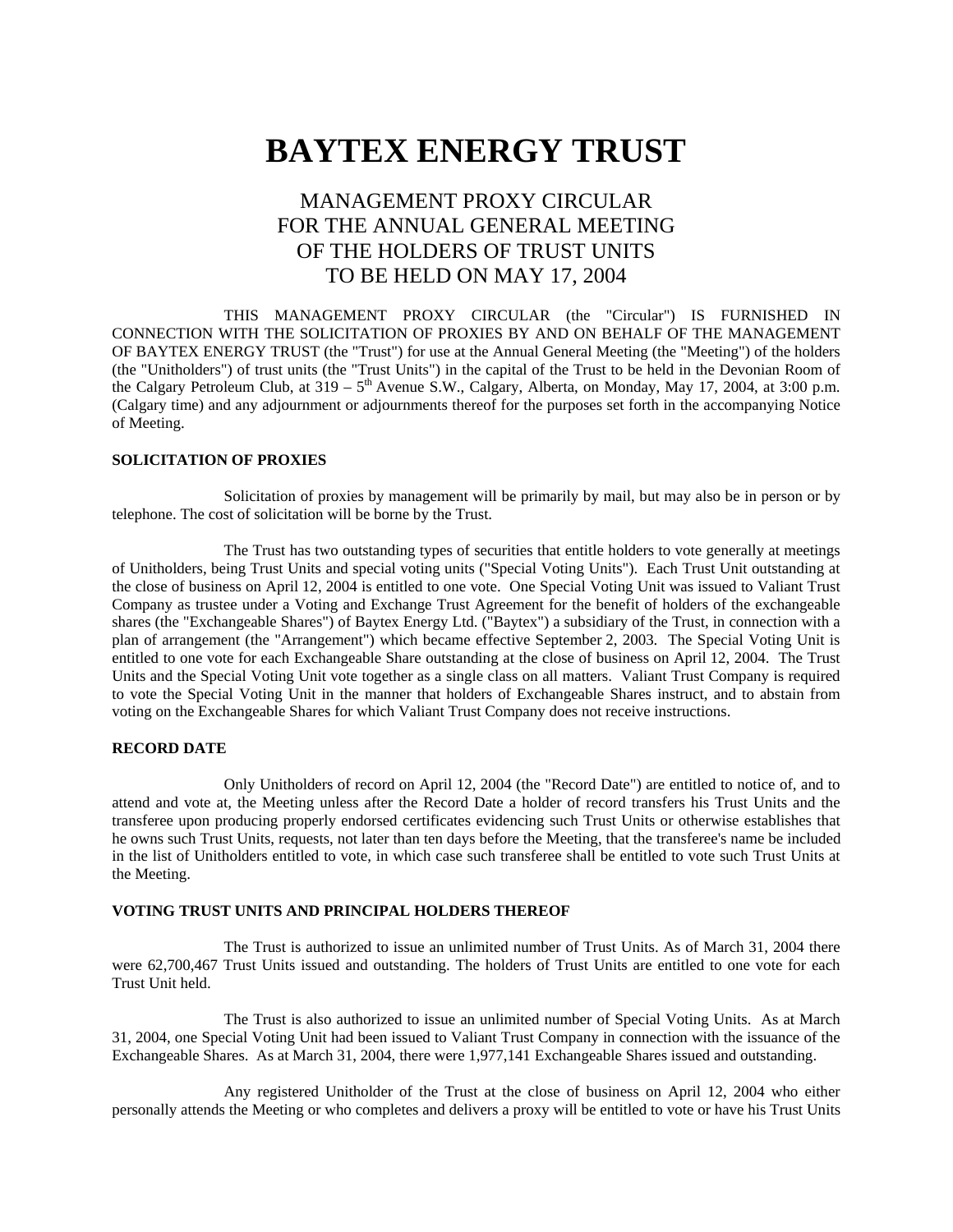voted at the Meeting. However, a person appointed under the form of proxy will be entitled to vote the Trust Units represented by that form only if it is effectively delivered in the manner set out under the heading "Appointment and Revocation of Proxies".

To the best of the knowledge of the directors and officers of Baytex, as at April 12, 2004 no persons beneficially own, directly or indirectly, or exercise control or discretion over Trust Units carrying more than 10% of the votes attached to all of the issued and outstanding Trust Units.

As at March 31, 2004, the directors and officers of Baytex, as a group, beneficially owned, directly or indirectly, or exercised control over 729,438 Trust Units or approximately 1.2% of the issued and outstanding Trust Units and 605,129 Exchangeable Shares or approximately 31% of the issued and outstanding Exchangeable Shares.

#### **VOTING BY HOLDERS OF EXCHANGEABLE SHARES**

Valiant Trust Company has one Special Voting Unit. The Special Voting Unit is entitled to a number of votes at the Meeting equal to the aggregate number of outstanding Exchangeable Shares. Each holder of Exchangeable Shares is entitled to give Valiant Trust Company voting instructions for a number of votes equal to the number of that holder's Exchangeable Shares. The procedures for the holders of Exchangeable Shares to instruct Valiant Trust Company about voting at the Meeting are explained in the "Voting Direction for Holders of Exchangeable Shares of Baytex" (the "Voting Direction") that has been provided to holders of Exchangeable Shares with this Circular.

The Voting Direction is the means by which holders of Exchangeable Shares may authorize the voting of the voting rights associated with the Exchangeable Shares at the Meeting. Valiant Trust Company will exercise each vote only as directed on the Voting Direction. In the absence of instructions to voting, Valiant Trust Company will not exercise the voting rights associated with the Exchangeable Shares. A holder of Exchangeable Shares may also instruct Valiant Trust Company to give a proxy entitling the holder's designee to vote personally the relevant number of votes or to grant Baytex's management a proxy to vote those votes.

#### **APPOINTMENT AND REVOCATION OF PROXIES**

The persons named in the enclosed form of proxy are the President and Chief Executive Officer and the Vice President, Finance and Chief Financial Officer of Baytex. A UNITHOLDER SUBMITTING A PROXY HAS THE RIGHT TO APPOINT A PERSON TO REPRESENT HIM OR HER AT THE MEETING OTHER THAN THE PERSON OR PERSONS DESIGNATED IN THE FORM OF PROXY FURNISHED BY BAYTEX. TO EXERCISE THIS RIGHT THE UNITHOLDER SHOULD INSERT THE NAME OF THE DESIRED REPRESENTATIVE IN THE BLANK SPACE PROVIDED IN THE FORM OF PROXY AND STRIKE OUT THE OTHER NAMES OR SUBMIT ANOTHER APPROPRIATE PROXY. In order to be effective, the proxy must be mailed so as to be deposited at the office of the Trust's transfer agent, Valiant Trust Company, Suite 510, 550 - 6th Avenue S.W., Calgary, Alberta, T2P 0S2, on or before 4:00 p.m. (Calgary time) on May 15, 2004. No instrument appointing a proxy shall be valid after the expiration of twelve (12) months from the date of its execution. The instrument appointing a proxy shall be in writing under the hand of the Unitholder or his attorney, or, if such Unitholder is a corporation, under its corporate seal, and executed by a director, officer or attorney thereof duly authorized.

A Unitholder who has submitted a proxy may revoke it by instrument in writing executed by the Unitholder or his attorney authorized in writing, or, if the Unitholder is a corporation, under its corporate seal and executed by a director, officer or attorney thereof duly authorized, and deposited either with Baytex at its offices as aforesaid at any time prior to the close of business on the second last business day preceding the day of the Meeting, or any adjournment thereof, at which the proxy is to be used, or with the chairman of the Meeting prior to the commencement of the Meeting on the day of the Meeting, and upon such deposit the previous proxy is revoked.

A holder of Exchangeable Shares who has submitted a Voting Direction may revoke it at any time prior to the Meeting. In addition to revocation in any other matter permitted by law, a Voting Direction may be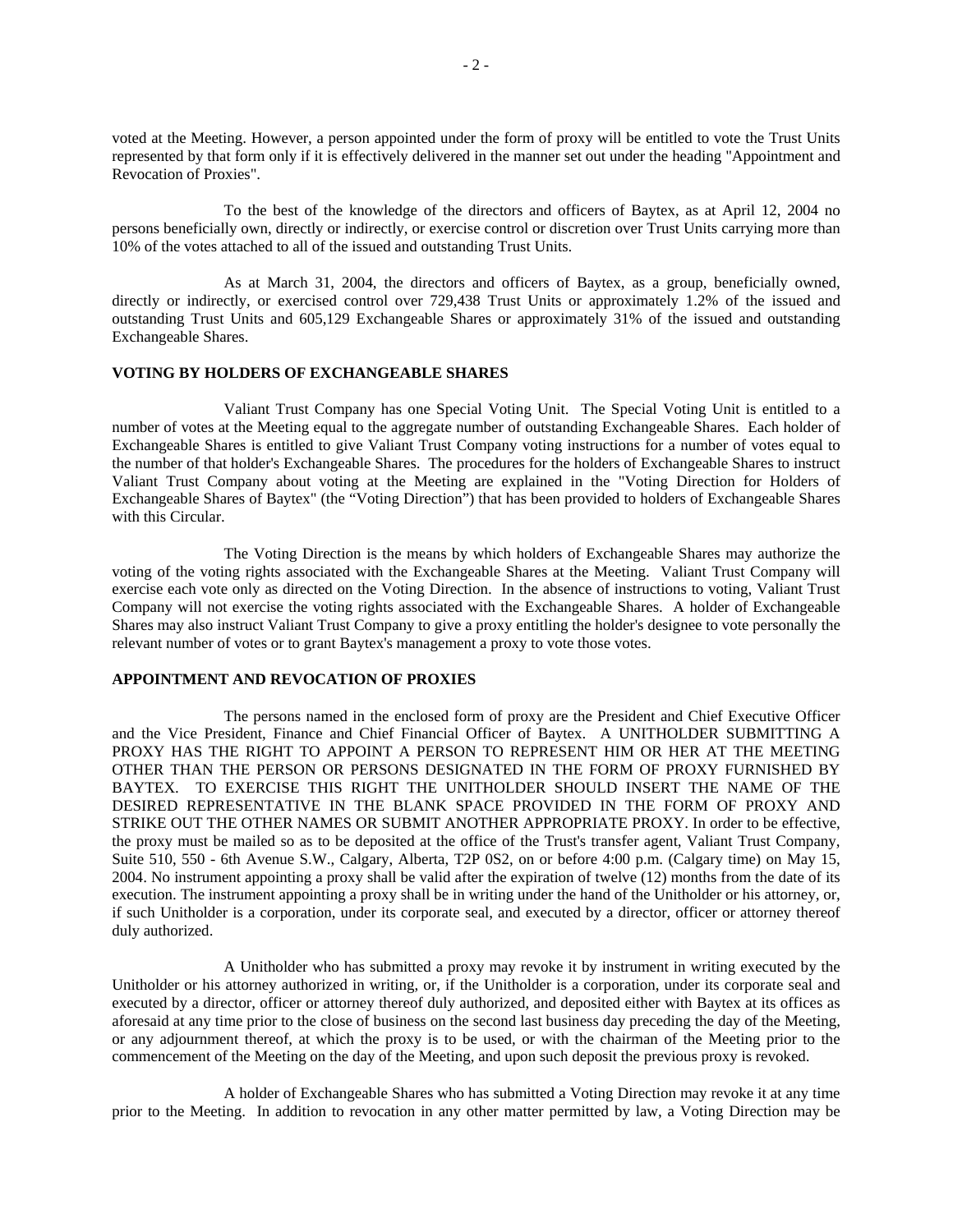revoked by instrument in writing executed by the holder of Exchangeable Shares or his attorney authorized in writing or, if the holder is a corporation, under its corporate seal or by an officer or attorney thereof duly authorized and deposited at the office of Valiant Trust Company at any time up to and including the last business day preceding the day of the Meeting, or any adjournment thereof, at which the Voting Direction is to be acted upon, or with a representative of Valiant Trust Company in attendance at the Meeting on the day of the Meeting or any adjournment thereof, and upon either of such deposits, the Voting Direction is revoked.

#### **EXERCISE OF DISCRETION BY PROXIES**

All Trust Units represented at the Meeting by properly executed proxies will be voted, and where a choice with respect to any matter to be acted upon has been specified in the instrument of proxy the Trust Units represented by the proxy will be voted in accordance with such specification. **IN THE ABSENCE OF SUCH SPECIFICATION, SUCH TRUST UNITS WILL BE VOTED: 'FOR' FIXING THE NUMBER OF DIRECTORS TO BE ELECTED AT THE MEETING AT SIX (6); 'FOR' THE ELECTION AS DIRECTORS OF THOSE NOMINEES LISTED IN THIS PROXY CIRCULAR; AND 'FOR' THE APPOINTMENT OF DELOITTE & TOUCHE LLP AS AUDITORS.** The enclosed form of proxy confers discretionary authority upon the persons named therein with respect to amendments or variations to matters identified in the Notice of Meeting and with respect to other matters which may properly come before the Meeting. At the time of printing of this Circular, management of Baytex knows of no such amendment, variation or other matter.

#### **ADVICE TO BENEFICIAL HOLDERS OF SECURITIES**

**The information set forth in this section is of significant importance to Unitholders who do not hold their Trust Units in their own name.** Unitholders who do not hold their Trust Units in their own name (referred to in this Circular as "Beneficial Unitholders") should note that only proxies deposited by Unitholders whose names appear on the records of the Trust as the registered holders of Trust Units can be recognized and acted upon at the Meeting. If Trust Units are listed in an account statement provided to a Unitholder by a broker, then in almost all cases those Trust Units will not be registered in the Unitholder's name on the records of the Trust. Such Trust Units will more likely be registered under the name of the Unitholder's broker or an agent of that broker. In Canada, the vast majority of such Trust Units are registered under the name of CDS & Co. (the registration name for The Canadian Depositary for Securities, which acts as nominee for many Canadian brokerage firms). In the United States, the vast majority of such Trust Units are registered in the name of CEDE & Co., which company acts as a nominee for many U.S. brokerage firms. Trust Units held by brokers or their nominees can only be voted (for or against resolutions) upon the instructions of the Beneficial Unitholder. Without specific instructions, brokers/nominees are prohibited from voting Trust Units for their clients. The directors and officers of Baytex do not know for whose benefit the Trust Units registered in the name of CDS & Co. or CEDE & Co. or of other brokers/agents are held.

Applicable regulatory policy requires intermediaries/brokers to seek voting instructions from Beneficial Unitholders in advance of unitholders' meetings. Every intermediary/broker has its own mailing procedures and provides its own return instructions, which should be carefully followed by Beneficial Unitholders in order to ensure that their Trust Units are voted at the Meeting. Often, the form of proxy supplied to a Beneficial Unitholder by its broker is identical to the form of proxy provided to registered Unitholders. However, its purpose is limited to instructing the registered Unitholder how to vote on behalf of the Beneficial Unitholder. The majority of brokers now delegate responsibility for obtaining instructions from clients to ADP Investor Communications ("ADP"). ADP typically applies a special sticker to the proxy forms, mails those forms to the Beneficial Unitholders and asks Beneficial Unitholders to return the proxy forms to ADP. ADP then tabulates the results of all instructions received and provides appropriate instructions respecting the voting of Trust Units to be represented at the Meeting. **A Beneficial Unitholder receiving a proxy with an ADP sticker on it cannot use that proxy to vote Trust Units directly at the Meeting - the proxy must be returned to ADP well in advance of the Meeting in order to have the Trust Units voted.**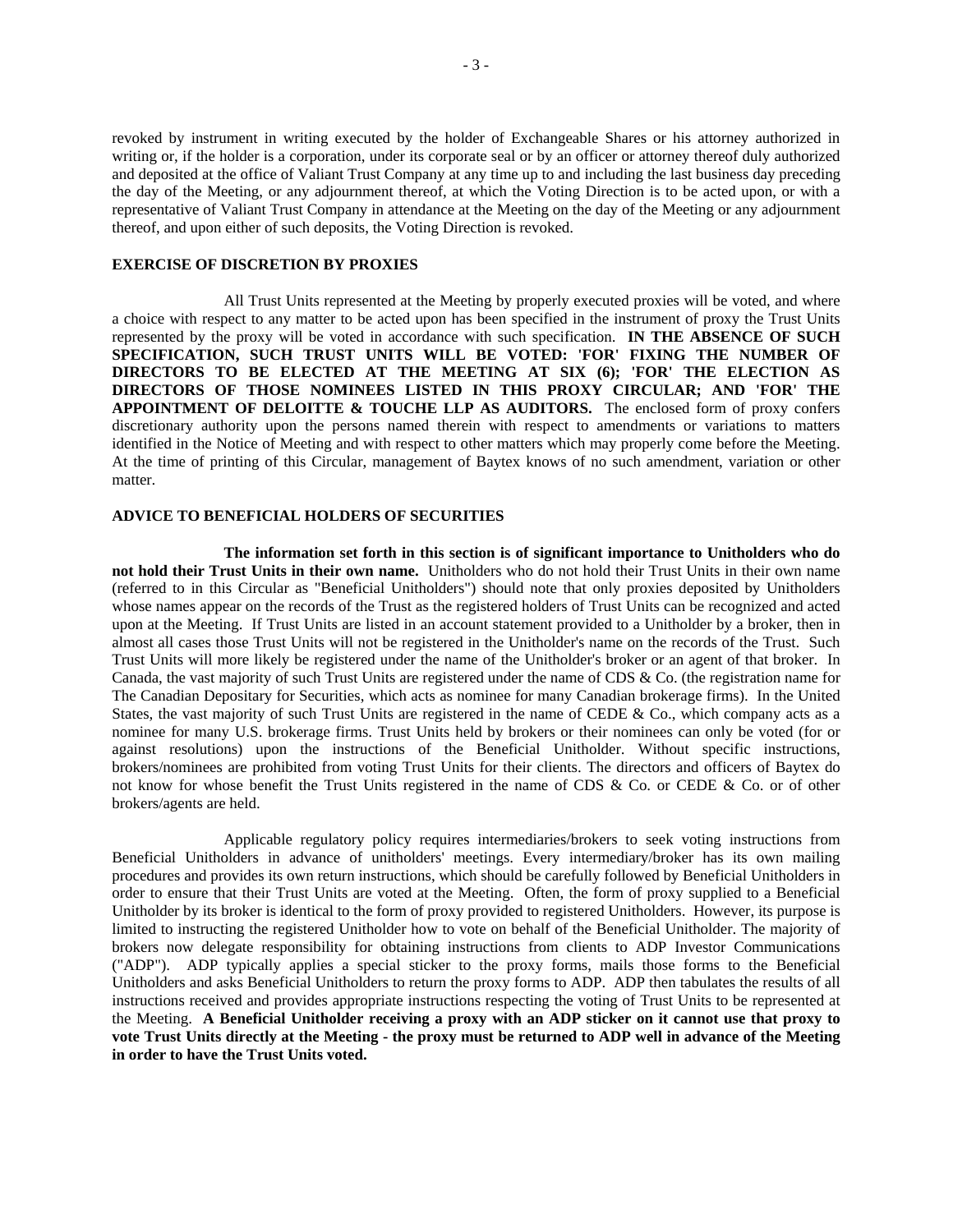#### **QUORUM FOR MEETING**

A quorum for the Meeting is two or more persons either present in person or represented by proxy and representing in the aggregate not less than 5% of the outstanding Trust Units. If a quorum is not present at the Meeting within one-half hour after the time fixed for the holding of the Meeting, the Meeting will be adjourned to such day being not less than 14 days later and to such place and time as may be determined by the Chairman of the Meeting. At such Meeting, the Unitholders present either personally or by proxy shall form a quorum.

#### **APPROVAL REQUIREMENT**

All of the matters to be considered at the Meeting are ordinary resolutions requiring approval by more than 50% of the votes cast in respect of the resolution by or on behalf of Unitholders present in person or represented by proxy at the Meeting.

#### **MATTERS TO BE ACTED UPON AT THE MEETING**

#### 1. *Financial Statements and Auditors' Report*

Pursuant to the provisions of the amended and restated trust indenture of the Trust dated September 2, 2003 (the "Trust Indenture"), the directors of Baytex will submit to the Unitholders at the Meeting, the financial statements of the Trust for the fiscal year ended December 31, 2003 and the auditors' report thereon.

#### **No vote by the Unitholders with respect to this matter is required.**

#### 2. *Election of Directors*

Action is to be taken at the Meeting with respect to the election of directors. The Board of Directors of Baytex (the "Board") presently consists of six (6) members. It is proposed that the number of directors to be appointed at the Meeting will be fixed as six (6) members and the undermentioned persons will be nominated at the Meeting.

IT IS THE INTENTION OF THE MANAGEMENT DESIGNEES, IF NAMED AS PROXY, TO VOTE 'FOR' FIXING THE NUMBER OF DIRECTORS TO BE ELECTED AT THE MEETING AT SIX AND TO VOTE 'FOR' THE ELECTION OF THE FOLLOWING PERSONS TO THE BOARD UNLESS OTHERWISE DIRECTED. MANAGEMENT DOES NOT CONTEMPLATE THAT ANY OF SUCH NOMINEES WILL BE UNABLE TO SERVE AS A DIRECTOR. HOWEVER, IF FOR ANY REASON ANY OF THE PROPOSED NOMINEES DOES NOT STAND FOR ELECTION OR IS UNABLE TO SERVE AS SUCH, **THE MANAGEMENT DESIGNEES, IF NAMED AS PROXY, RESERVE THE RIGHT TO VOTE FOR ANY OTHER NOMINEE IN THEIR SOLE DISCRETION UNLESS THE UNITHOLDER HAS SPECIFIED IN HIS PROXY THAT HIS TRUST UNITS ARE TO BE WITHHELD FROM VOTING ON THE ELECTION OF DIRECTORS.**

Each director elected at the Meeting will hold office until the next annual meeting of the Unitholders, or until his successor is duly elected or appointed, unless his office is earlier vacated. The following information relating to the nominees as directors is based on Baytex's records and on information received by Baytex from the nominees.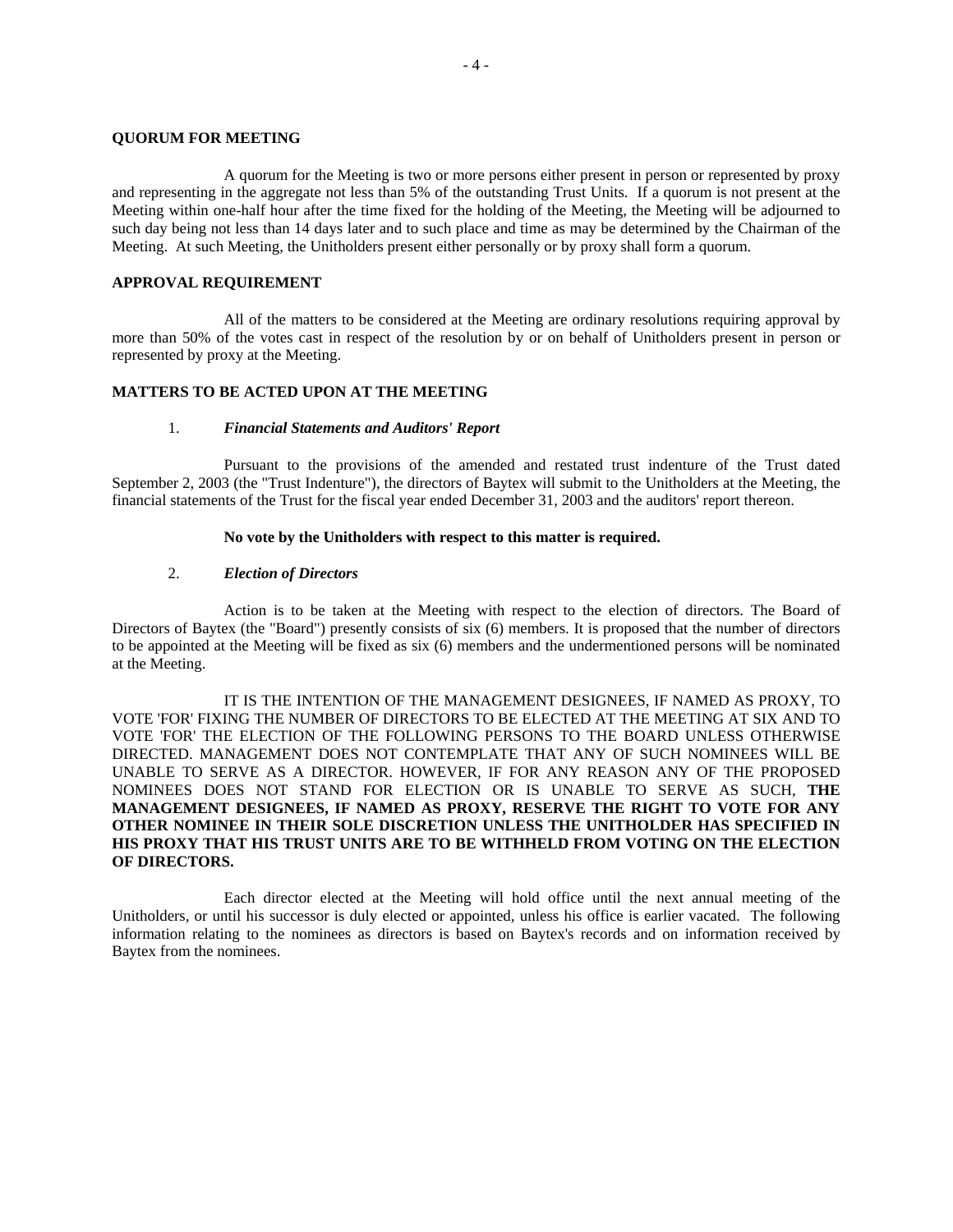| Nominees as Directors                                             | <b>Position Presently Held</b>                               | Principal Occupation                                                                                                                                                                                                                   | <b>Director Since</b> | <b>Trust Units</b><br><b>Beneficially Owned</b><br>or Controlled as of<br>March 31, 2004 <sup>(6)</sup> |
|-------------------------------------------------------------------|--------------------------------------------------------------|----------------------------------------------------------------------------------------------------------------------------------------------------------------------------------------------------------------------------------------|-----------------------|---------------------------------------------------------------------------------------------------------|
| John A. Brussa <sup><math>(2)(3)</math></sup><br>Calgary, Alberta | Director                                                     | Partner, Burnet, Duckworth &<br>Palmer LLP (a law firm).                                                                                                                                                                               | October 8, 1997       | 184,700                                                                                                 |
| W.A. Blake Cassidy <sup>(1)</sup><br>Calgary, Alberta             | Director                                                     | Retired Banker.                                                                                                                                                                                                                        | February 8, 1994      | Nil                                                                                                     |
| Raymond T. Chan<br>Calgary, Alberta                               | President, Chief<br><b>Executive Officer and</b><br>Director | President and Chief Executive<br>Officer of Baytex since<br>September 2003; prior<br>thereto, Senior Vice President<br>and Chief Financial Officer of<br>Baytex since October 1998.                                                    | October 5, 1998       | 208,397                                                                                                 |
| Edward Chwyl $(2)(3)$<br>Victoria, B.C.                           | Chairman                                                     | <b>Independent Businessman</b><br>since May 2002; prior thereto<br>Chairman of the Board of<br>Ventus Energy Ltd. since<br>January 1999; prior thereto<br>Chief Executive Officer of<br>Marathon Oil Canada Ltd.<br>since August 1998. | May 27, 2003          | 25,000                                                                                                  |
| Dale O. Shwed $^{(1)(3)}$<br>Calgary, Alberta                     | Director                                                     | President and Chief Executive<br>Officer of Crew Energy Inc.<br>since September 2003; prior<br>thereto President and Chief<br>Executive Officer of Baytex.                                                                             | June 3, 1993          | $240.882^{(5)}$                                                                                         |
| Naveen Dargan $(1)(2)$<br>Calgary, Alberta                        | Director                                                     | Independent businessman<br>since June 2003; prior thereto<br>Senior Managing Director of<br>Raymond James Ltd. and<br>predecessor companies.                                                                                           | September 2, 2003     | 25,000                                                                                                  |

#### Notes:

| (1) | Member of the Audit Committee.                                                                                                                                             |
|-----|----------------------------------------------------------------------------------------------------------------------------------------------------------------------------|
| (2) | Member of the Compensation Committee.                                                                                                                                      |
| (3) | Member of the Reserves Committee.                                                                                                                                          |
| (4) | Baytex does not have an executive committee.                                                                                                                               |
| (5) | Does not include 605,129 Exchangeable Shares owned or controlled by Mr. Shwed.                                                                                             |
| (6) | Does not include the right to acquire 515,000 Trust Units issuable upon the exercise of rights issued under the Trust Unit<br>Rights Incentive Plan held by the directors. |

#### 3. *Appointment of Auditors*

The management designees, if named as proxy, intend to vote for the reappointment of Deloitte  $\&$ Touche LLP, Chartered Accountants, Calgary, Alberta, as the auditors of the Trust, to hold office until the next annual meeting of the Unitholders, at a remuneration to be fixed by the Board. Deloitte & Touche LLP have been the auditors of the Trust since its inception.

Fees accrued to the Trust's auditors, Deloitte & Touche LLP, for services rendered for the fiscal year 2003 are as follows: for audit and related services \$430,950, for tax planning and compliance \$228,281 and \$45,020 for other consulting services.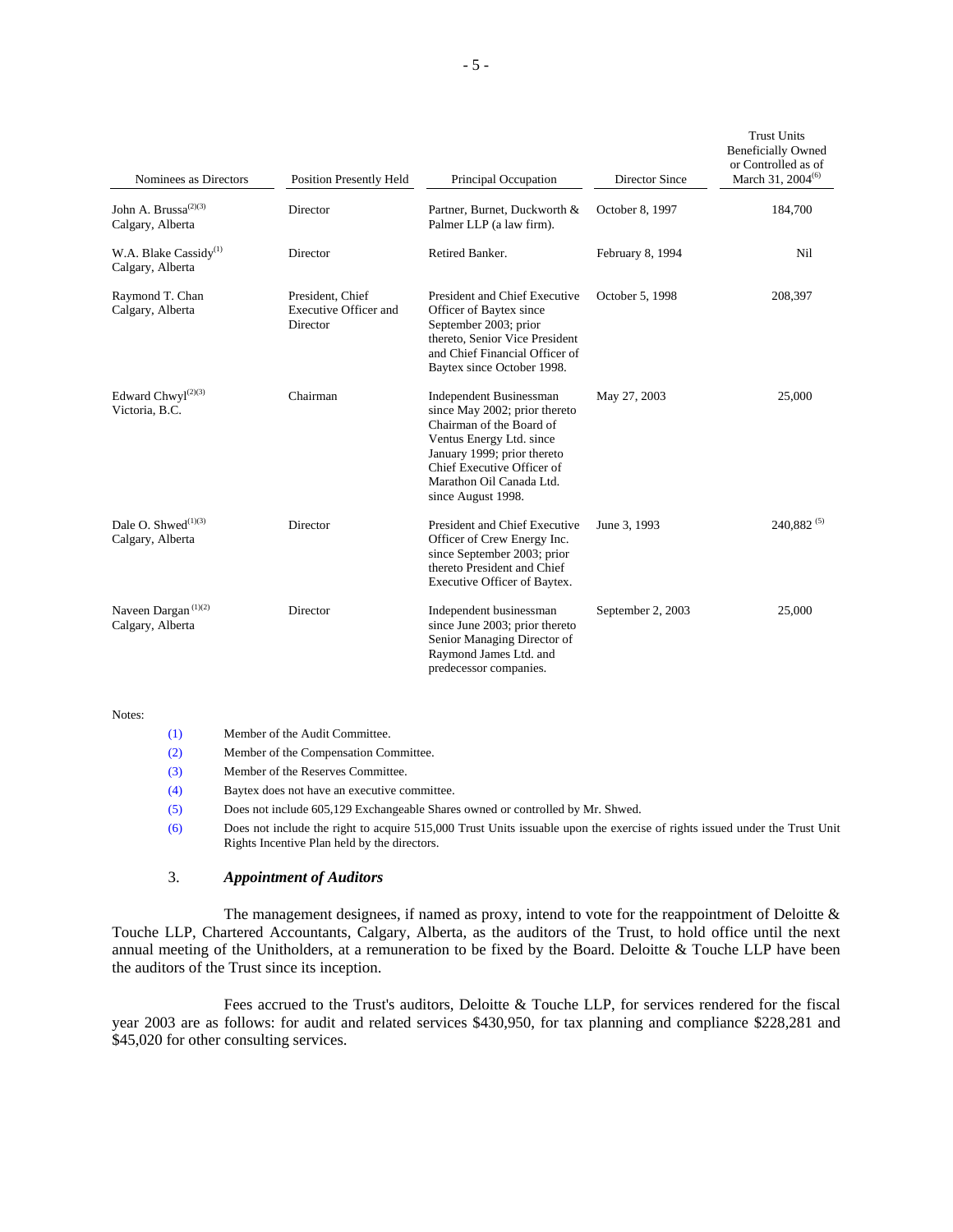#### **EXECUTIVE COMPENSATION**

# **Composition of the Compensation Committee**

The Compensation Committee of the Board (the "Committee") is composed of three (3) members, Messrs. Chwyl (Chairman), Brussa and Dargan. Messrs. Chwyl, Brussa and Dargan are independent, non-employee directors and are not eligible to participate in any of Baytex's executive compensation and benefit programs but are entitled to participate in the Trust Unit Rights Incentive Plan. Each of Messrs. Chwyl, Brussa and Dargan currently hold trust unit incentive rights under the Trust Unit Rights Incentive Plan. The Committee met one time in 2003.

#### **Report to the Unitholders on Executive Compensation**

The Committee exercises general responsibility regarding overall employee and executive compensation. It also determines the total compensation of the Chief Executive Officer of Baytex, subject to Board approval. The Committee meets at least annually with the Chief Executive Officer to review other employees' salaries but direct approval of those salaries is provided by the Board annually through the approval of the general and administrative expense budget.

 The Chief Executive Officer and the Committee performs a comparative compensation analysis for its senior officers and employees on an annual basis. As part of this analysis, the Chief Executive Officer and the Committee compares Baytex compensation to industry specific and independently compiled compensation data from a nationally recognized human resources consulting firm. This analysis ensures that the compensation paid to its officers and employees is commensurate with other Canadian oil and gas companies and energy income trusts of similar size and capitalization. In addition, the Committee reviews the compensation structure of Baytex with respect to its senior officers to ensure that Baytex is able, and continues to be able, to attract and retain qualified and experienced individuals to its team of senior officers and to motivate these individuals to perform to the best of their ability and in the best interests of the Trust.

Executive compensation consists of essentially three components: (1) base salary, (2) bonuses and (3) trust unit incentive rights. The employment benefits offered are generally typical of those provided by companies in the oil and gas industry. Each of these compensation components is summarized in the following sections.

#### *Base Salaries*

Base salaries are an important component of the overall compensation package for senior officers as it is usually the largest portion of annual compensation. The Committee ensures the base salaries for the Chief Executive Officer and for the other executive officers are comparable to the amounts paid to similar executive officers of companies of similar size and character in the oil and gas industry in Canada. As described above, the level of salaries relative to the industry is verified using independent and industry specific compensation data.

#### *Bonuses*

An annual bonus may be paid, at the end of the year, based on the Committee's subjective assessment of Baytex's general performance and the Chief Executive Officer's and other executive officers' contribution to any success achieved. Also, a bonus payment may be made to adjust the total cash compensation of the Chief Executive Officer or the other executive officers, as the case may be, to account for growth in the size of Baytex during the year. In effect, growth in size by Baytex during the year may have altered Baytex's peer group for comparison purposes. There is generally a direct relationship between corporate size and base salary. Baytex may use a bonus payment to increase total cash compensation in line with Baytex's peer group.

#### *Long-Term Incentive Compensation*

Baytex's long-term incentive compensation program is achieved through the granting of trust unit incentive rights. The Committee believes that the granting of trust unit incentive rights serves to motivate executive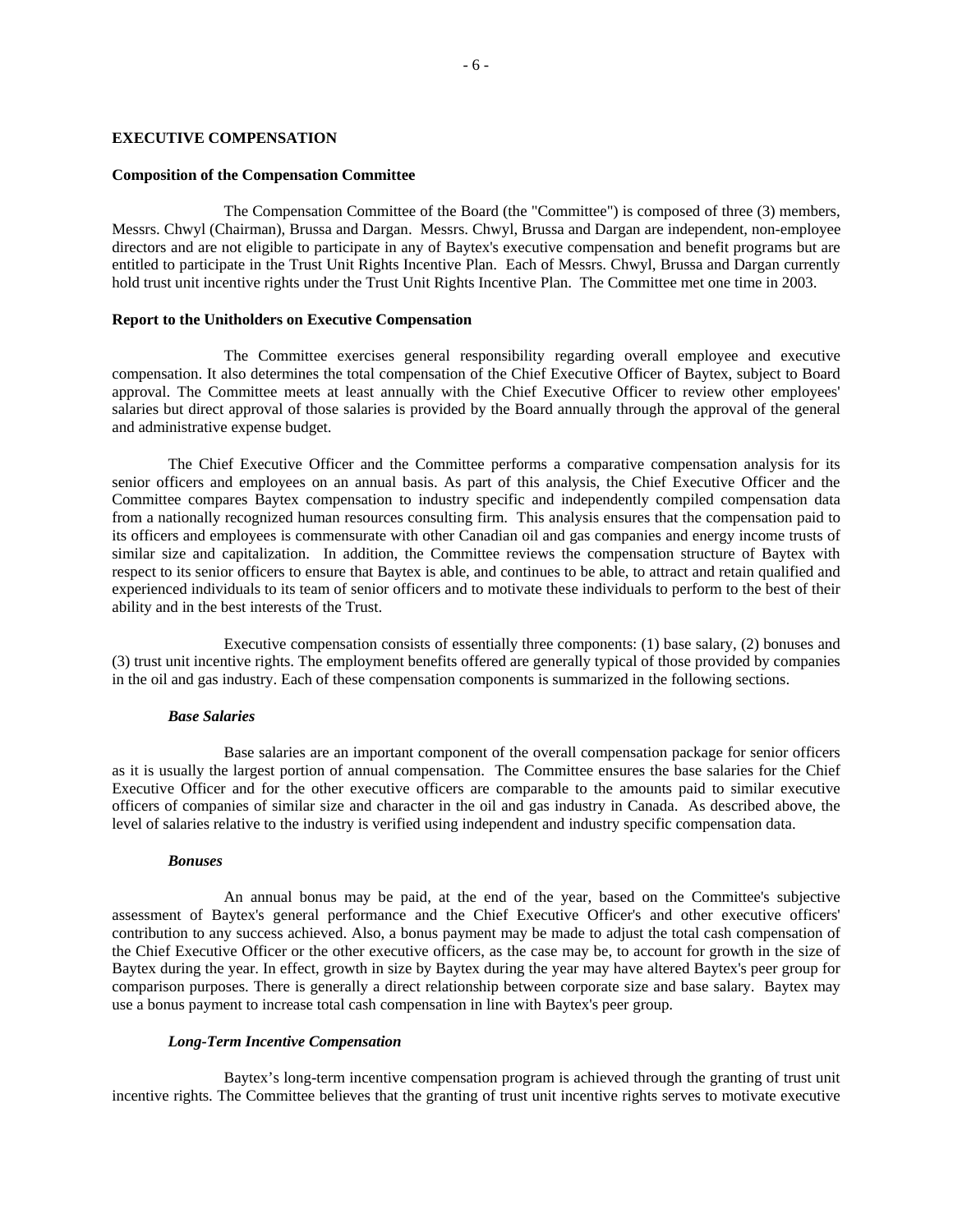officers and employees to achieve Baytex's strategic objectives, and to align the interests of executive officers and employees with the interests of the Unitholders. Trust unit incentive rights are granted with a five-year term and vest 33.33% annually.

Submitted by the Compensation Committee:

Edward Chwyl (Chairman) John A. Brussa Naveen Dargan

#### **Summary of Executive Compensation**

The following table provides a summary of compensation earned during the fiscal years ended December 31, 2001, 2002 and 2003 by the current Chief Executive Officer, the former Chief Executive Officer and the four other most highly compensated executive officers or former executive officers of Baytex (collectively the "named executive officers").

|                                                                                           | <b>Annual Compensation</b> |                               | Long-Term Compensation        |                                                        |                                                              |                                          |
|-------------------------------------------------------------------------------------------|----------------------------|-------------------------------|-------------------------------|--------------------------------------------------------|--------------------------------------------------------------|------------------------------------------|
| Name and Principal<br>Position                                                            | Year                       | Salary (\$)                   | Bonus (\$) <sup>(5)</sup>     | Other Annual<br>Compensation<br>$($ \$) <sup>(6)</sup> | Securities Under Incentive<br>Rights/Options Granted<br>(# ) | All Other<br>Compensation<br>$(S)^{(7)}$ |
| Raymond T. Chan <sup>(1)</sup><br>President and Chief<br><b>Executive Officer</b>         | 2003<br>2002<br>2001       | 300,000<br>250,000<br>220,000 | 250,000<br>250,000<br>100,000 | <b>Nil</b><br>Nil<br><b>Nil</b>                        | 350,000 Rights<br>300,000 Options<br>180,000 Options         | <b>Nil</b><br><b>Nil</b><br>Nil          |
| Dale O. Shwed <sup>(2)</sup><br>Former President and<br><b>Chief Executive</b><br>Officer | 2003<br>2002<br>2001       | 259,684<br>350,000<br>300,000 | 166,667<br>250,000<br>100,000 | <b>Nil</b><br><b>Nil</b><br>Nil                        | 30,000 Rights<br>300,000 Options<br>330,000 Options          | 1,886,026<br>Nil<br>Nil                  |
| Richard W. Naden<br>Vice President.<br>Engineering $&$<br>Operations                      | 2003<br>2002<br>2001       | 196,667<br>180,000<br>175,000 | 75,000<br>45,000<br>20,000    | <b>Nil</b><br>Nil<br><b>Nil</b>                        | 175,000 Rights<br>45,000 Options<br>42,000 Options           | <b>Nil</b><br>Nil<br>Nil                 |
| John G. Leach <sup>(3)</sup><br>Former Vice<br>President. Finance &<br>Administration     | 2003<br>2002<br>2001       | 114,641<br>160,000<br>150,000 | 130,000<br>45,000<br>20,000   | <b>Nil</b><br><b>Nil</b><br>Nil                        | <b>Nil</b><br>45,000 Options<br>27,000 Options               | 500,589<br>Nil<br>Nil                    |
| Ralph W. Gibson<br>Vice President.<br>Marketing                                           | 2003<br>2002<br>2001       | 185,000<br>160,000<br>160,000 | 80,000<br>50,000<br>10,000    | Nil<br>Nil<br><b>Nil</b>                               | 175,000 Rights<br>75,000 Options<br>10,000 Options           | <b>Nil</b><br>Nil<br>Nil                 |
| Garry J. Wasylycia <sup>(4)</sup><br>Former Vice<br>President.<br>Exploration             | 2003<br>2002<br>2001       | 144,988<br>205,000<br>200,000 | 33,000<br>50,000<br>25,000    | <b>Nil</b><br><b>Nil</b><br><b>Nil</b>                 | N <sub>i</sub> l<br>45,000 Options<br>51,000 Options         | 639,120<br>Nil<br>Nil                    |

#### **SUMMARY COMPENSATION TABLE**

Notes:

(1) Mr. Chan became the President and Chief Executive Officer of Baytex in September 2003 upon completion of the Arrangement. Prior thereto, he was the Senior Vice President and Chief Financial Officer.

(2) Mr. Shwed ceased to be the President and Chief Executive Officer of Baytex in September 2003 upon completion of the Arrangement. Mr. Shwed continues as a Director of Baytex subsequent to the completion of the Arrangement.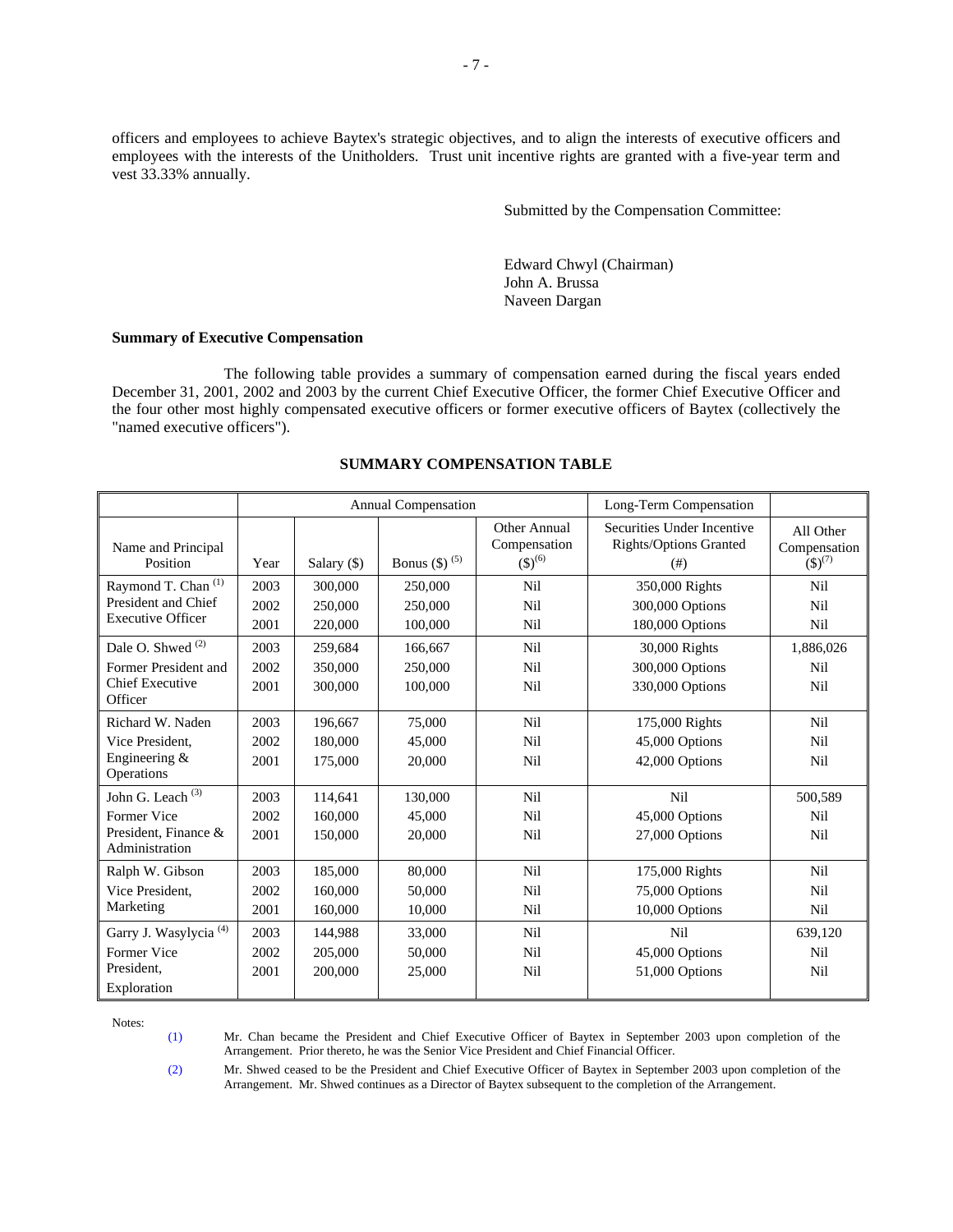- (3) Mr. Leach ceased to be the Vice President, Finance & Administration of Baytex in September 2003 upon completion of the Arrangement.
- (4) Mr. Wasylycia ceased to be the Vice President, Exploration of Baytex in September 2003 upon completion of the Plan of Arrangement.
- (5) Each of Baytex's executive officers applied all 2002 bonuses to the acquisition of flow through common shares of Baytex. The common shares were acquired at \$7.86 per common share representing a premium of 6.2% over the closing price of the Baytex common shares on the TSX the day prior to the approval of the bonuses by the Board of Directors.
- (6) Perquisites and other personal benefits do not exceed the lesser of \$50,000 and 10% of the total annual salary and bonus for any of the named executive officers.
- (7) Payments pursuant to change of control provisions of employment agreements.

#### **Trust Unit Rights Incentive Plan**

The Trust has established a Trust Unit Rights Incentive Plan for the directors, officers and employees of Baytex. As at March 31, 2004, the Plan had 5,800,000 Trust Units reserved for issuance thereunder. As at March 31, 2004, there were incentive rights outstanding to purchase 2,864,100 Trust Units.

The aggregate number of trust unit incentive rights granted to any single holder must not exceed 1% of the issued and outstanding Trust Units (including the number of Trust Units which may be issued on the exchange of the Exchangeable Shares which may be converted into Trust Units) (collectively, the "Total Units") and the number of trust unit incentive rights issuable pursuant to the Trust Units Rights Incentive Plan to nonmanagement directors as a group is limited to a maximum of 1% of the Total Units. The trust unit incentive rights may be exercised during a period (the "Exercise Period") not exceeding five (5) years from the date upon which the trust unit incentive right was granted (the "Grant Date"), and any trust unit incentive right granted shall vest pursuant to vesting schedules determined by the Board in its sole discretion. Subject to regulatory approval, the grant price ("Grant Price") per trust unit incentive right shall be equal to the closing price of the Trust Units on the Toronto Stock Exchange on the last trading day immediately preceding the Grant Date. The exercise price ("Exercise Price") per trust unit incentive right shall be calculated by deducting from the Grant Price the aggregate of all monthly distributions, on a per Trust Unit basis made by the Trust after the Grant Date, provided the amount of such monthly distribution represents a return of more than 0.833% of the Trust's recorded cost of oil and natural gas properties less accumulated depreciation and depletion and any future income tax liability associated with such oil and natural gas properties at the end of each month.

The following table sets forth individual grants of trust unit incentive rights made to the named executive officers during the fiscal year ended December 31, 2003.

|                    | Securities Under<br>Trust Unit<br>Incentive Rights | % of Total<br><b>Trust Unit</b><br>Incentive<br>Rights<br>Granted in | <b>Exercise Price</b><br>as at<br>December 31,<br>2003<br>(S/Trust) | Market Value of<br>Securities Underlying<br><b>Trust Unit Incentive</b><br>Rights on the Date of<br>Grant |                        |
|--------------------|----------------------------------------------------|----------------------------------------------------------------------|---------------------------------------------------------------------|-----------------------------------------------------------------------------------------------------------|------------------------|
| Name               | Granted (#)                                        | <b>Fiscal Year</b>                                                   | Unit)                                                               | (S/Trust Unit)                                                                                            | <b>Expiration Date</b> |
| Raymond T. Chan    | 350,000                                            | 11.8%                                                                | 10.23                                                               | 10.80                                                                                                     | September 9, 2008      |
| Dale O. Shwed      | 30,000                                             | 1.0%                                                                 | 10.23                                                               | 10.80                                                                                                     | September 9, 2008      |
| Richard W. Naden   | 175,000                                            | 5.9%                                                                 | 10.23                                                               | 10.80                                                                                                     | September 9, 2008      |
| John G. Leach      | Nil                                                | N/A                                                                  | N/A                                                                 | N/A                                                                                                       | N/A                    |
| Ralph W. Gibson    | 175,000                                            | 5.9%                                                                 | 10.23                                                               | 10.80                                                                                                     | September 9, 2008      |
| Garry J. Wasylycia | N/A                                                | N/A                                                                  | N/A                                                                 | N/A                                                                                                       | N/A                    |

#### **TRUST UNIT INCENTIVE RIGHTS GRANTS DURING THE YEAR ENDED DECEMBER 31, 2003**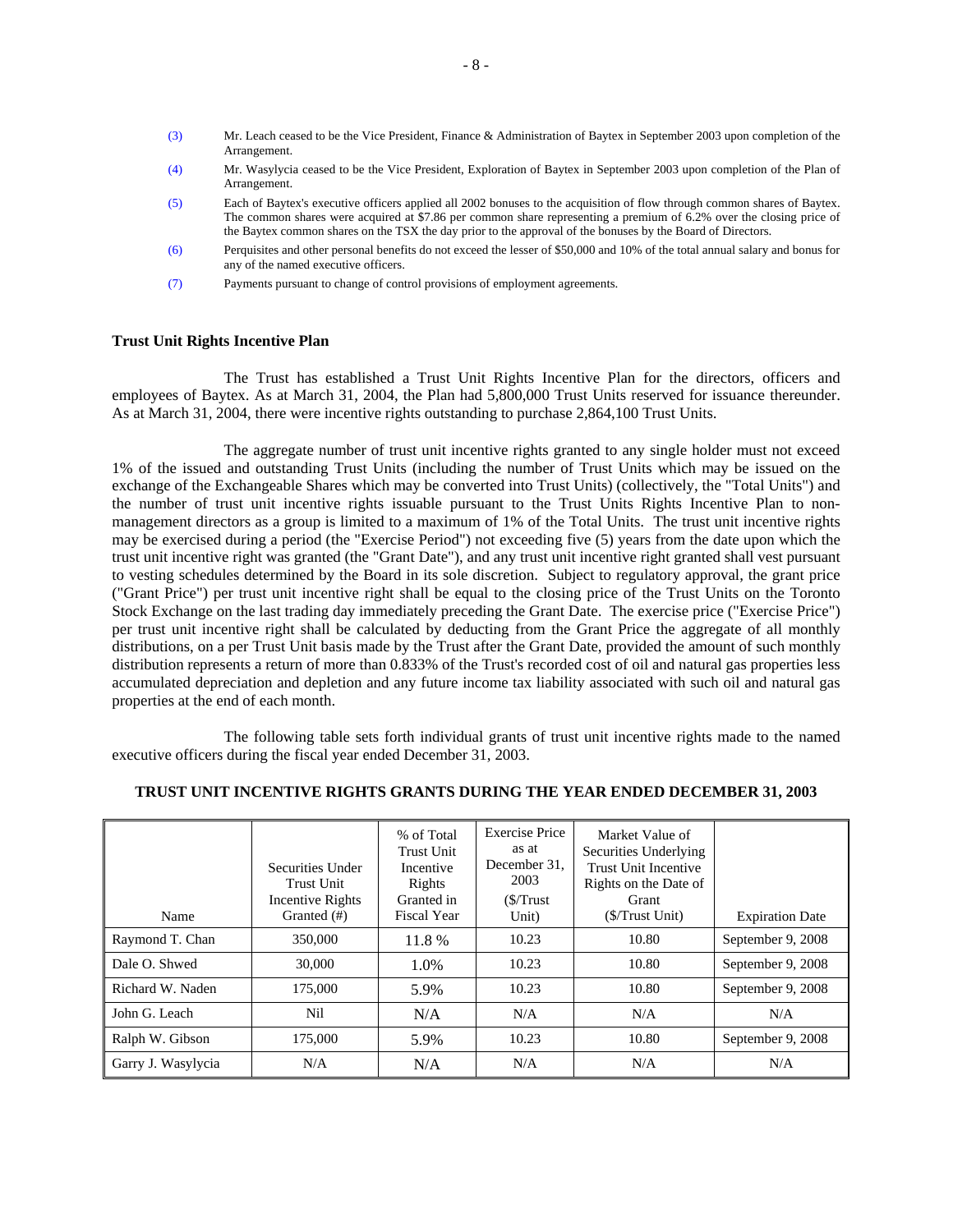The Arrangement became effective September 2, 2003. Prior to the completion of the Arrangement, the named executive officers did not receive stock options grants during 2003 to acquire common shares of Baytex.

Pursuant to the Arrangement, holders of stock options were entitled to participate in the Arrangement by exercising their stock options and receiving the same consideration under the Arrangement as the other shareholders of Baytex. All of the issued and outstanding stock options of Baytex, including those held by the named executive officers, were exercised prior to the Arrangement becoming effective on September 2, 2003.

The following table sets forth information with respect to the exercise of trust unit incentive rights during the fiscal year ended December 31, 2003 by the named executive officers and with respect to all incentive rights held by the named executive officers and still outstanding on December 31, 2003.

#### **AGGREGATED TRUST UNIT INCENTIVE RIGHTS EXERCISED DURING THE YEAR ENDED DECEMBER 31, 2003 AND YEAR-END TRUST UNIT INCENTIVE RIGHTS VALUES**

|                    | <b>Securities</b><br>Acquired<br>on Exercise | Aggregate Value<br>Realized |        | Unexercised Trust Unit<br>Incentive Rights at<br>December 31, 2003<br>$^{(+)}$ | Rights at December 31, $2003^{(1)}$<br>$($ \$) | Value of Unexercised In-the-<br>Money Trust Unit Incentive |
|--------------------|----------------------------------------------|-----------------------------|--------|--------------------------------------------------------------------------------|------------------------------------------------|------------------------------------------------------------|
| Name               | $^{(#)}$                                     | $(\boldsymbol{\mathsf{S}})$ | Vested | Not Vested                                                                     | Vested                                         | Not Vested                                                 |
| Raymond T. Chan    | Nil                                          | Nil                         | Nil    | 350,000                                                                        | Nil                                            | 217,000                                                    |
| Dale O. Shwed      | Nil                                          | Nil                         | Nil    | 30,000                                                                         | Nil                                            | 18,600                                                     |
| Richard W. Naden   | Nil                                          | Nil                         | Nil    | 175,000                                                                        | Nil                                            | 108,500                                                    |
| John G. Leach      | Nil                                          | Nil                         | Nil    | Nil                                                                            | Nil                                            | Nil                                                        |
| Ralph W. Gibson    | Nil                                          | Nil                         | Nil    | 175,000                                                                        | Nil                                            | 108,500                                                    |
| Garry J. Wasylycia | Nil                                          | Nil                         | Nil    | Nil                                                                            | Nil                                            | Nil                                                        |

Note:

(1) Based on the December 31, 2003 closing price per Trust Unit on the TSX of \$10.85.

 The following table sets forth information with respect to the exercise of stock options during the fiscal year ended December 31, 2003 by the named executive officers and with respect to all stock options held by the named executive officers and still outstanding on December 31, 2002.

# **AGGREGATED STOCK OPTIONS EXERCISED DURING THE YEAR ENDED DECEMBER 31, 2003 AND YEAR-END STOCK OPTION VALUES**

|                    | <b>Securities</b><br>Acquired on<br>Exercise | Aggregate Value<br>Realized | 2003   | Unexercised Stock<br>Options at December 31,<br>(# ) |        | Value of Unexercised In-the-<br>Money Stock Options at<br>December 31, 2003<br>(\$) |
|--------------------|----------------------------------------------|-----------------------------|--------|------------------------------------------------------|--------|-------------------------------------------------------------------------------------|
| Name               | $^{(+)}$                                     | (\$)                        | Vested | Not Vested                                           | Vested | Not Vested                                                                          |
| Raymond T. Chan    | 830,000                                      | 3,360,900                   | Nil    | Nil                                                  | Nil    | Nil                                                                                 |
| Dale O. Shwed      | 1,380,000                                    | 5,842,900                   | Nil    | Nil                                                  | Nil    | Nil                                                                                 |
| Richard W. Naden   | 231,300                                      | 832,198                     | Nil    | Nil                                                  | Nil    | Nil                                                                                 |
| John G. Leach      | 137.000                                      | 554,810                     | Nil    | Nil                                                  | Nil    | Nil                                                                                 |
| Ralph W. Gibson    | 160.000                                      | 807,250                     | Nil    | Nil                                                  | Nil    | Nil                                                                                 |
| Garry J. Wasylycia | 217.667                                      | 875,098                     | Nil    | Nil                                                  | Nil    | Nil                                                                                 |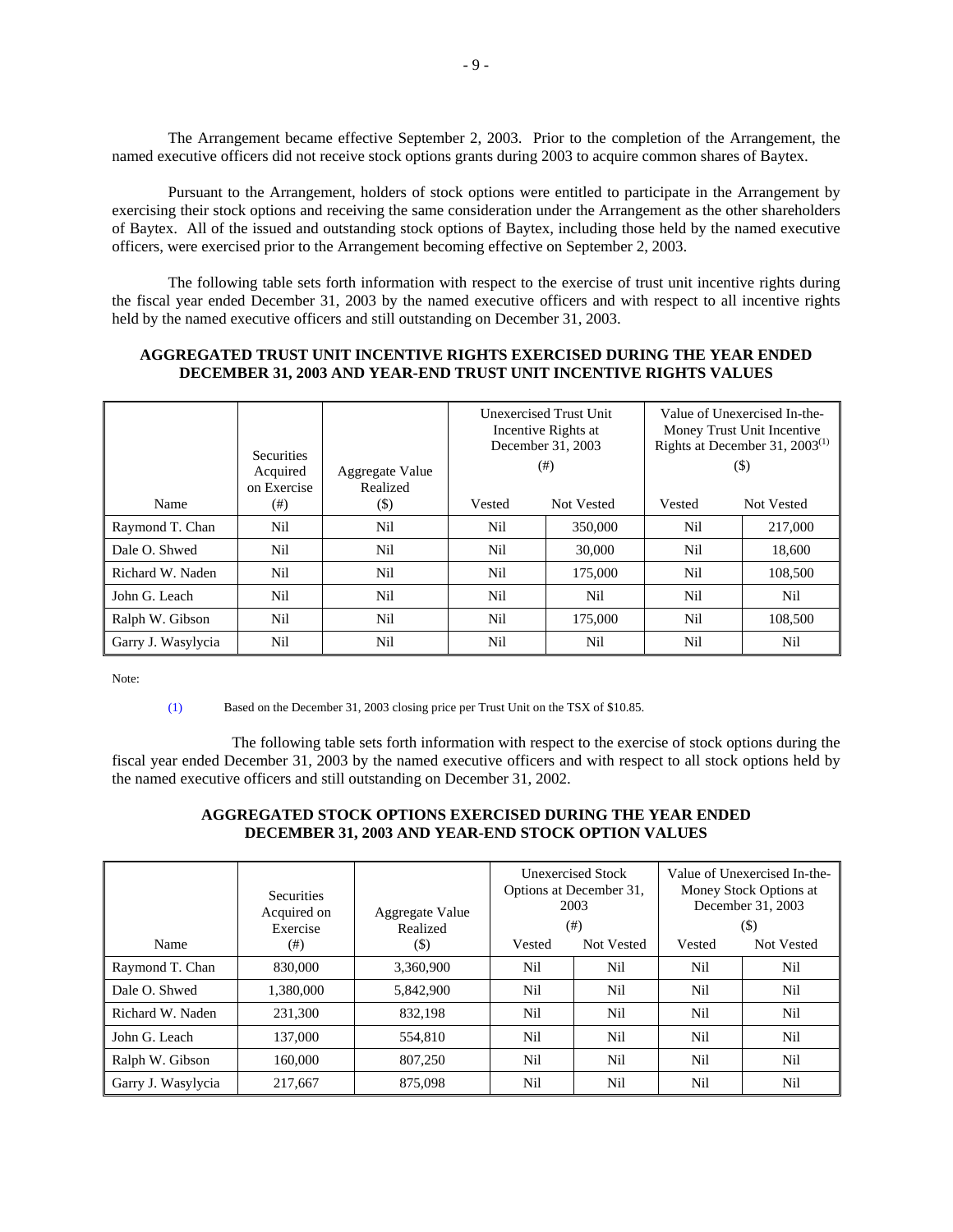Baytex has no retirement plans for its employees.

#### **Employment Agreement and Change of Control Agreements**

Baytex has entered into an employment agreement with Mr. Chan which provides that in the event that the executive's employment with Baytex is terminated without cause or upon a change of control of Baytex as defined in the agreement, and subject to certain conditions being met, Mr. Chan may receive a payment equal to 30 months salary, a bonus consideration and other employment benefits. Baytex has also entered into change of control agreements with other officers. The agreements provide that in the event of a change of control of Baytex as defined, and subject to certain conditions being met, the officers may receive payments equal to 24 months salary, a bonus consideration and other employment benefits.

In addition, the employment agreements and change of control agreements allow for the acceleration of un-vested and unexercised trust unit incentive rights. These rights may be exercised for a period of 30 days following the date of termination of employment.

#### **Compensation of Directors**

Prior to the Arrangement, unrelated directors of Baytex were paid an annual retainer of \$10,000 plus a fee of \$500 per meeting attended. Subsequent to the Arrangement, fees to unrelated directors, other than the Chairman, were increased to an annual retainer of \$15,000 plus a fee of \$1,000 per meeting attended. The Chairman receives an annual retainer of \$25,000 plus a fee of \$1,000 per meeting attended. Director fees are paid on a quarterly basis.

During 2003, the unrelated directors were also granted trust unit incentive rights as follows: Mr. Brussa - 30,000 trust unit incentive rights; Mr. Shwed - 30,000 trust unit incentive rights; Mr. Cassidy - 30,000 trust unit incentive rights; Mr. Chwyl - 45,000 trust unit incentive rights; and Mr. Dargan - 30,000 trust unit incentive rights.

#### **Liability Insurance of Directors and Officers**

Baytex maintains directors' and officers' liability insurance coverage for losses to Baytex if it is required to reimburse directors and officers, where permitted, and for direct indemnity of directors and officers where corporate reimbursement is not permitted by law. The insurance protects Baytex against liability (including costs), subject to standard policy exclusions, which may be incurred by directors and/or officers acting in such capacity for Baytex. All directors and officers of Baytex are covered by the policy and the amount of insurance applies collectively to all. The cost of this insurance is \$202,000 per annum.

#### **Performance Graph**

The Trust began trading on the Toronto Stock Exchange on September 8, 2003. The following graph compares the change in cumulative total Unitholders' return from Sept 8, 2003 to December 31, 2003 of a \$100 investment in the Trust's Units with the cumulative total return of the S&P/TSX Capped Energy Trust Index and the S&P/TSX Composite Index (previously known as the TSE 300 Composite Index), assuming the reinvestment of dividends or distributions, where applicable.

| Index                              | Sept $8/03$ | Dec 31/03 |
|------------------------------------|-------------|-----------|
| <b>Baytex Energy Trust</b>         | 100         | 109.14    |
| S&P/TSX Capped Energy Trust Index  | 100         | 116.26    |
| <b>S&amp;P/TSX</b> Composite Index | 100         | 108.32    |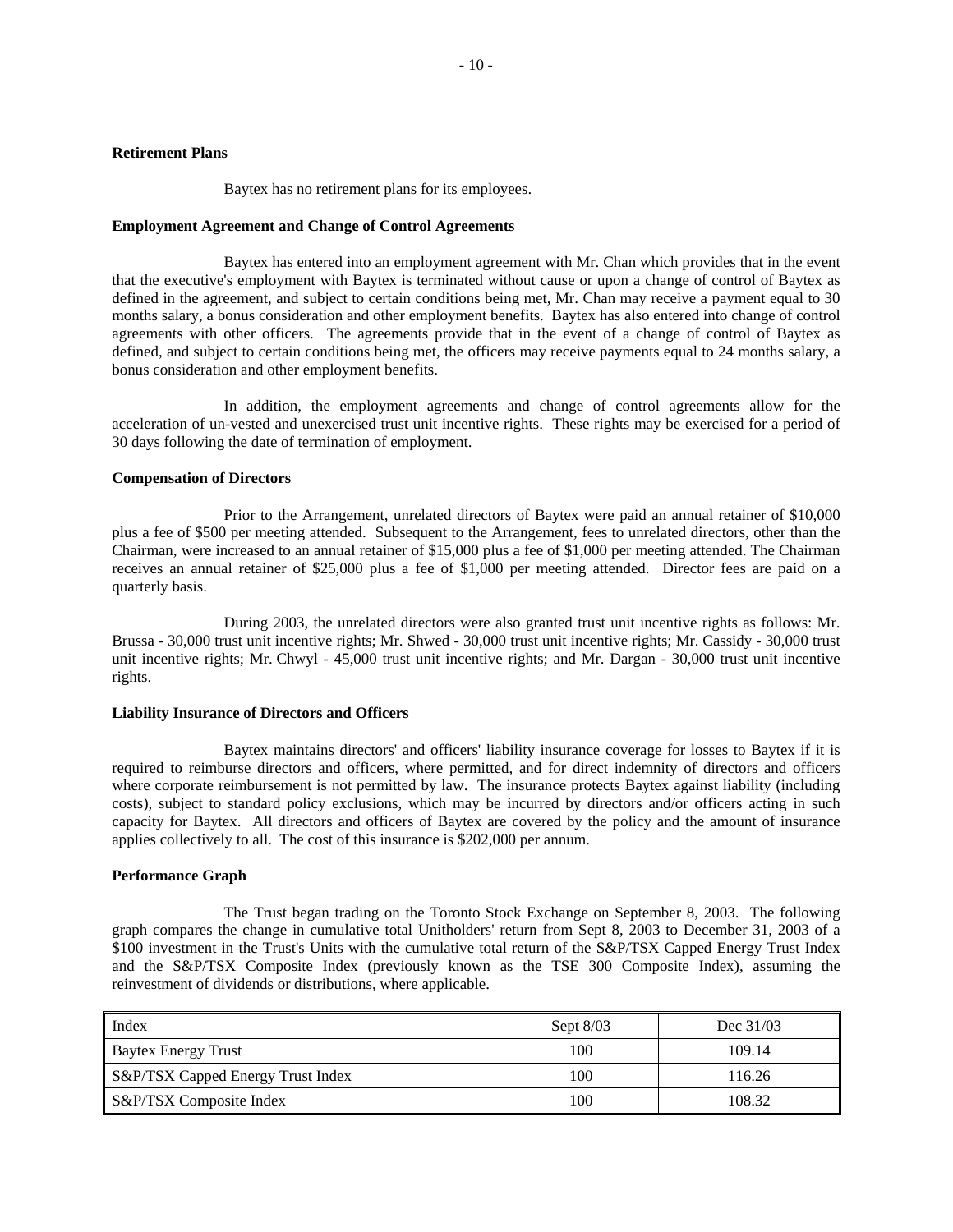

### **CUMULATIVE VALUE OF A \$100 INVESTMENT**

#### **Indebtedness of Directors and Executive Officers**

At no time during the most recently completed financial year was there any indebtedness of any director or officer, or of any nominee for election as a director, or any associate of any such director or officer, to Baytex or to any other entity which is, or at any time since the beginning of the most recently completed financial year been, the subject of a guarantee, support agreement, letter of credit or other similar arrangement or understanding provided by Baytex.

#### **CORPORATE GOVERNANCE**

In 1995, The Toronto Stock Exchange Committee on Corporate Governance in Canada issued a report (the "TSE Report") which included guidelines for effective corporate governance. These guidelines deal with the constitution of boards of directors and board committees, their functions, their independence from management and other means of addressing corporate governance practices. The TSX has, in accordance with the recommendations contained in the TSE Report, imposed a disclosure requirement on every TSX listed company incorporated in Canada to disclose on an annual basis its approach to corporate governance with reference to the guidelines set out in the TSE Report.

Regulatory changes that have or will occur as a result of the enactment of the Sarbanes-Oxley Act 2002 in the United States and proposed changes to the Toronto Stock Exchange Corporate Governance Guidelines are continually monitored by the Board and the Board will take appropriate action as regulatory changes occur. Listed below are the current Toronto Stock Exchange guidelines and a brief discussion of Baytex's compliance with each guideline.

1. *The board of directors should explicitly assume responsibility for stewardship of Baytex, and specifically for: (a) adoption of a strategic planning process, (b) identification of principal risks and ensuring the implementation of appropriate systems to manage these risks, (c) succession planning, including appointing, training and monitoring senior management, (d) communications policy for Baytex, and (e) integrity of Baytex's internal control and management information systems.* 

The Board has statutory responsibility to oversee the conduct of the business of Baytex and to supervise management which is responsible for the day-to-day conduct of the business of Baytex. The Board's fundamental objectives are to enhance and preserve long-term value in the Trust Units and to ensure Baytex meets its obligations on an ongoing basis. While the Board has delegated the responsibility for dayto-day management of Baytex to management team, the Board has implicitly and explicitly acknowledged its responsibility for the stewardship of Baytex including the following: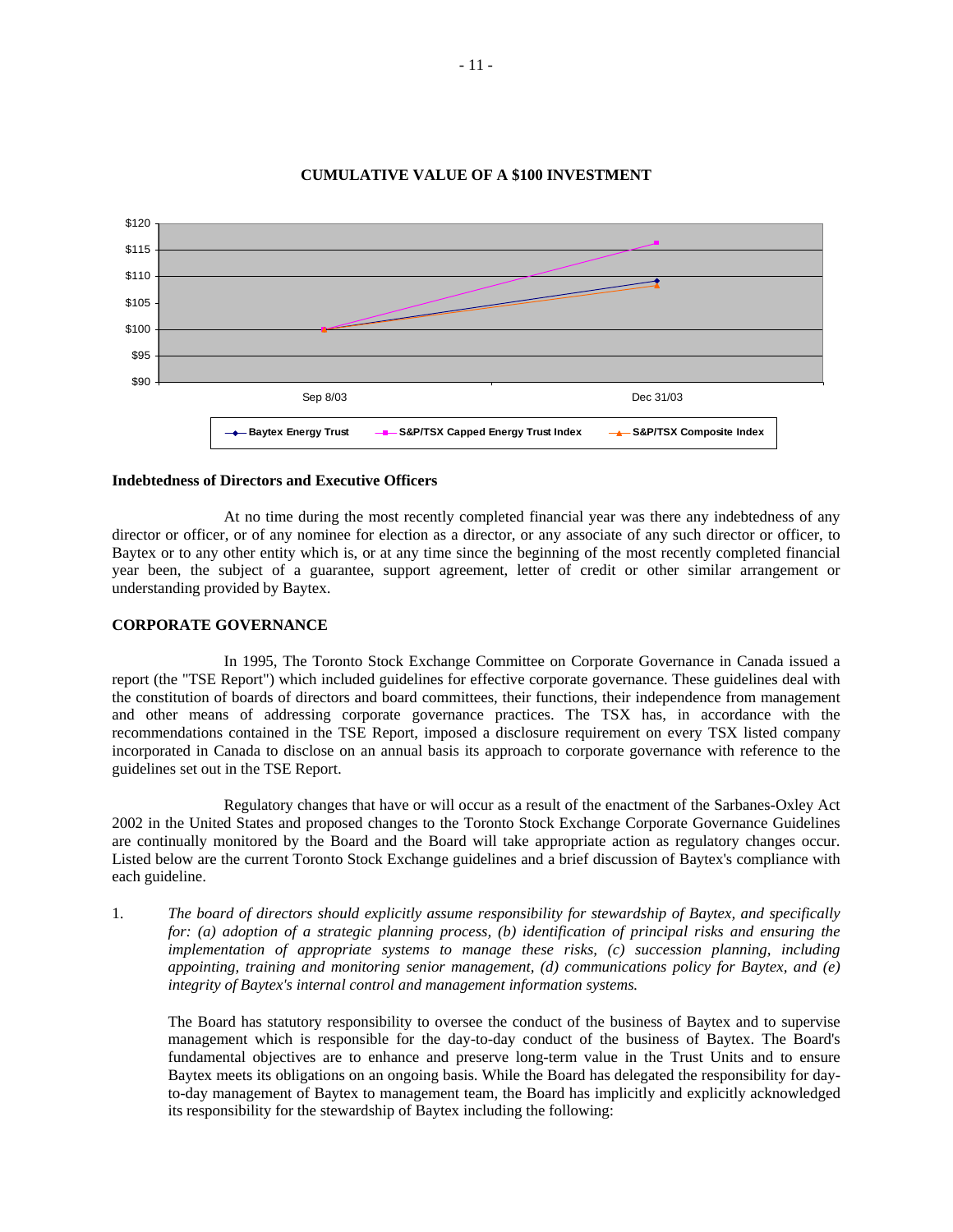- (a) The Board meets quarterly to review and provide guidance to Baytex's senior executives on development and progress of Baytex's strategic plans and operating budgets.
- (b) The Board has identified Baytex's principal business risks and has developed a number of key strategies to protect Baytex from these risks and to help senior executives monitor these risks.
- (c) A Compensation Committee entirely made up of outside Board members annually reviews the performance of the Chief Executive Officer and other senior executives based on the performance of Baytex. Succession planning is the responsibility of this Committee.
- (d) The Board has discussed and considered how the Trust communicates with Unitholders and the public. The Board reviews all of the Trust's communications to Unitholders and to the public.
- (e) The Board, directly and through its Audit Committee, assesses the integrity of the Trust's internal control and management information systems.
- 2. *Majority of directors should be "unrelated" (free from conflicting interest).*

The Board comprises six members, five of whom are unrelated directors and one of whom is senior executive of Baytex. As a result, a majority of the members of the Board are unrelated members. The Trust does not have a significant Unitholder with the ability to exercise a majority of the votes for the election of directors.

3. *Disclose for each director whether he or she is related, and how that conclusion was reached. The Board is made up of:* 

| John A. Brussa     | unrelated                                        |
|--------------------|--------------------------------------------------|
| W.A. Blake Cassidy | unrelated                                        |
| Raymond T. Chan    | related as President and Chief Executive Officer |
| Edward Chwyl       | unrelated                                        |
| Naveen Dargan      | unrelated                                        |
| Dale O. Shwed      | unrelated                                        |

4. *Appointment of a committee responsible for appointment/assessment of directors and that is comprised exclusively of outside (i.e., non-management) directors, a majority of whom are unrelated directors.* 

Due to the size of the Board, the responsibility for recruitment for the Board has fallen on the Compensation Committee and the Chief Executive Officer and is discussed with other Board members prior to any nominations being made.

5. *Implement a process for assessing the effectiveness of the Board as a whole and its committees and individual directors.* 

The Board continually evaluates the effectiveness of itself. Due to the size of the Board, a separate committee has not been organized to fulfill this function.

6. *Provide orientation and education programs for new directors.* 

Existing Board members historically have provided orientation and education to new members on an ad hoc and informal basis. The Board believes that the procedures referred to in items 4 and 5 above and in this item have proven to be a practical and effective approach to these governance issues in light of Baytex's particular circumstances, including the relatively small size of the Board, the size of Baytex and the nature and scope of Baytex's business and operations and the expertise of Board members.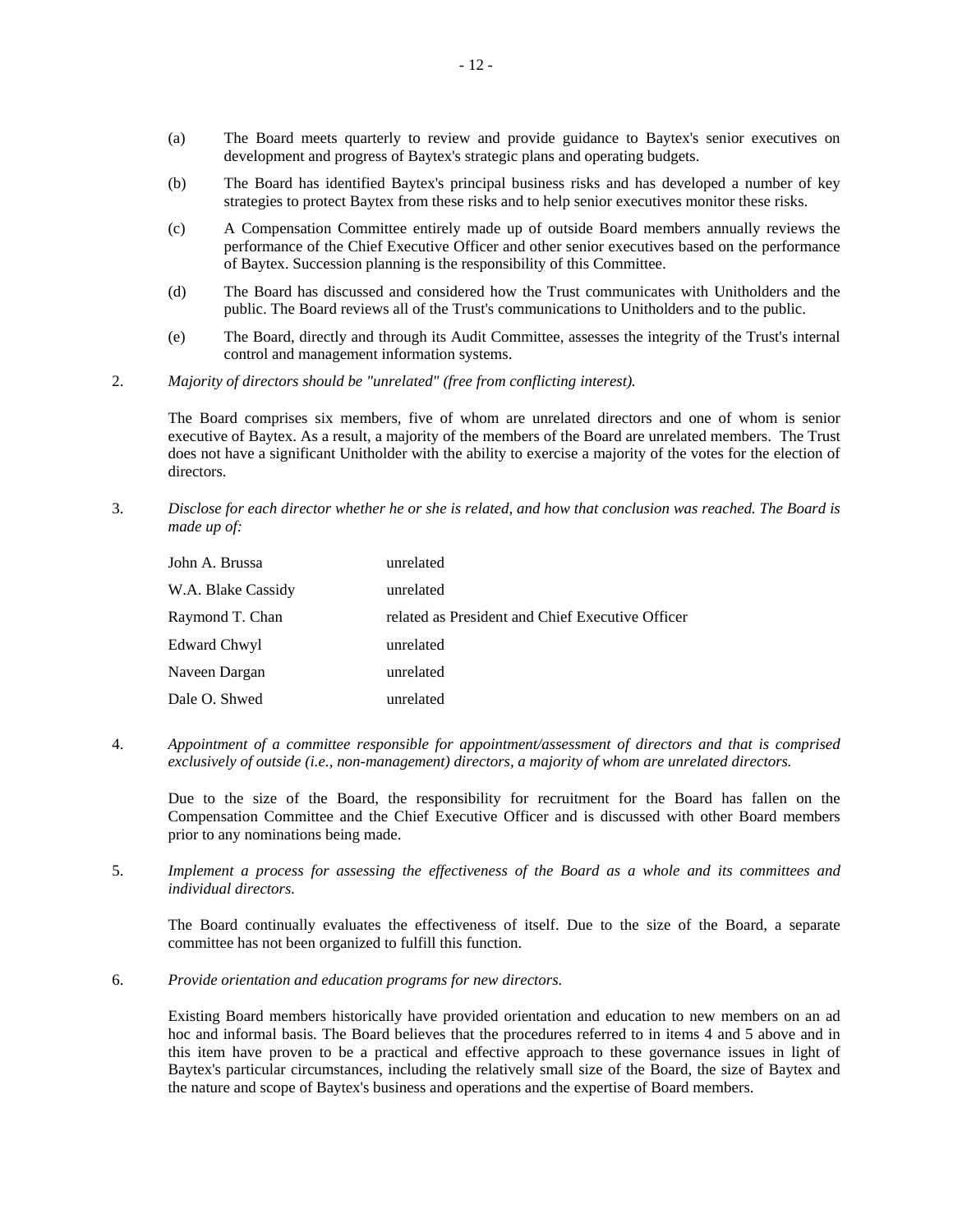7. *Consider the size of the Board of Directors, and the impact of the number on the Board's effectiveness.* 

To date the Board has felt that, due to the size and maturity of Baytex, the current number of Board members is adequate to provide the appropriate level of skill mix to guide Baytex. However, the current size and make-up of the Board is being continually monitored by the existing Board members.

8. *The Board should review the adequacy and form of the compensation of directors to ensure compensation realistically reflects responsibilities and risks involved.* 

The Board, through its Compensation Committee, periodically reviews the adequacy and form of directors' compensation.

9. *Committees of the Board should generally be composed of outside directors, a majority of whom are unrelated, although some committees, such as the executive committee, may include one or more inside directors.* 

The Committees established by the Board are composed as follows:

| Committee    | <b>Related Directors</b> | <b>Unrelated Directors</b> |
|--------------|--------------------------|----------------------------|
| Audit        | $\overline{\phantom{a}}$ |                            |
| Compensation | $\overline{\phantom{0}}$ |                            |
| Reserves     | $\sim$                   |                            |

10. *The Board should expressly assume responsibility for, or assign to a committee of directors, the general responsibility for developing Baytex's approach to governance issues.* 

The Board as a whole is responsible for Baytex's response to, and implementation of, the governance guidelines. The Board discharges that responsibility through consideration and review of Baytex's corporate governance principles and bringing forth proposals regarding any changes necessary to respond to changes in the governance guidelines.

11. *The Board should define limits to management's responsibilities by developing mandates for: (a) the Board and the Chief Executive Officer of Baytex and (b) the corporate objectives for which the Chief Executive Officer is responsible.* 

To date, Baytex has not developed position descriptions for the Board or the Chief Executive Officer. The Board currently sets Baytex's annual objectives which become the objectives against which the Chief Executive Officer's performance is measured.

12. *Establish procedures to enable the Board to function independently of management.* 

With the Board consisting of both related and unrelated directors, the Board has not been able to function totally independent of executive management. However, in matters that require independence of the Board from management, only the unrelated Board members take part in the decision-making responsibilities and evaluations.

13. *Establish an audit committee with a specifically defined mandate, that has open communication channels with the external auditor and is comprised entirely of outside directors. The audit committee's duties should include oversight responsibility for management reporting and should ensure that management has designed and implemented an effective system of internal control.* 

All members of the Audit Committee are unrelated directors. The roles and responsibilities of the Audit Committee have been defined and include oversight responsibility for management reporting and internal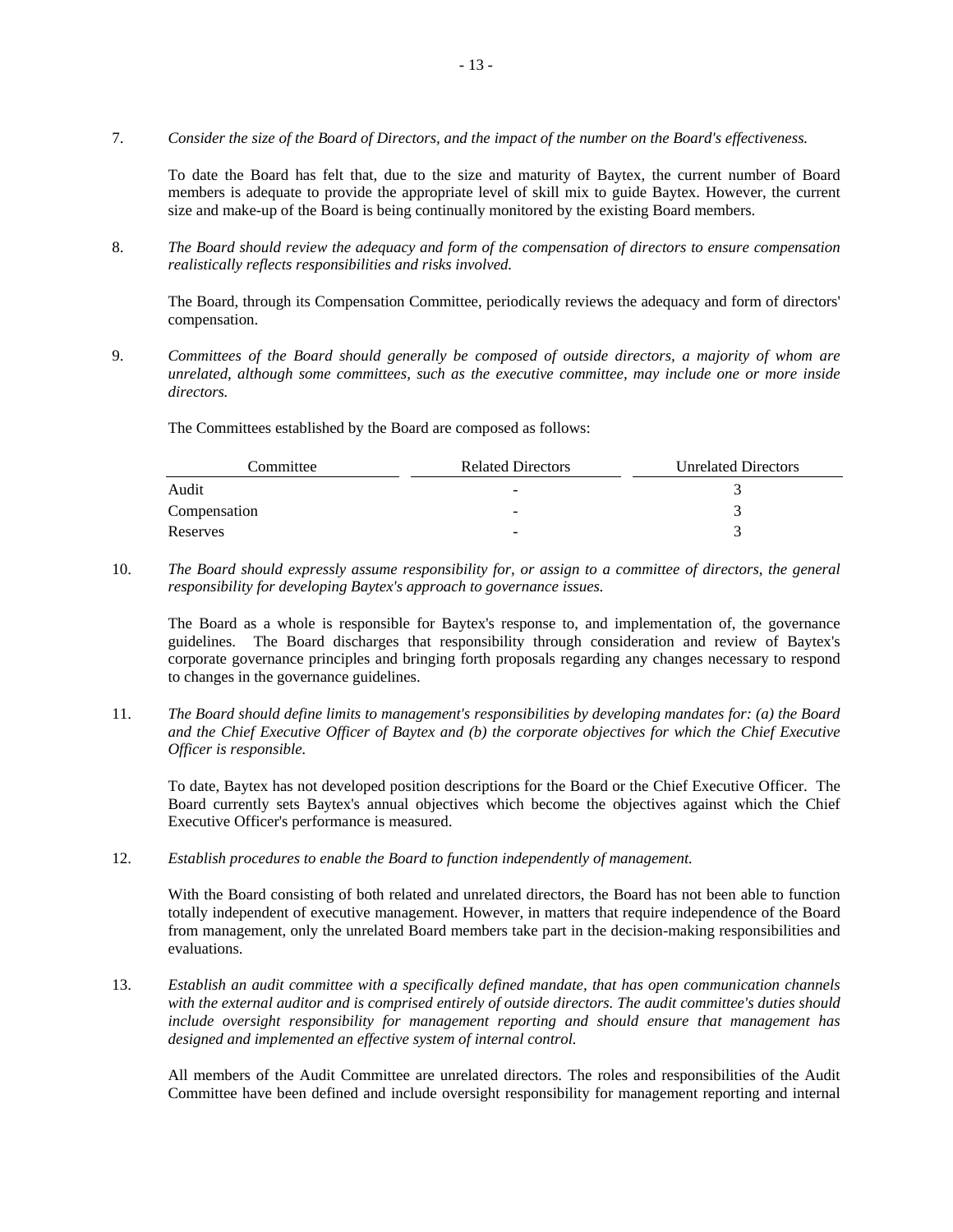control. The Audit Committee has direct communication channels with the external auditors. Baytex has no formal internal audit process.

14. *Implement a system to enable an individual director to engage outside advisors at Baytex 's expense. The engagement of the outside advisor should be subject to the approval of an appropriate committee of the Board.* 

Baytex has no formal policy which allows unrelated directors to engage outside advisors at Baytex's expense. However, if such advisors were requested by a Board member, approval for engaging the advisors could be obtained from the remaining Board members.

#### **INTEREST OF INSIDERS IN MATERIAL TRANSACTIONS**

Except as disclosed herein, there were no material interests, direct or indirect, of insiders, proposed nominees for election as directors, or any associate or affiliate of such insiders or nominees since January 1, 2003, or in any proposed transaction, which has affected or would materially affect Baytex, the Trust or any of its subsidiaries.

Some of the directors and officers of Baytex are directors and officers of other private and public companies. Some of these private and public companies may, from time to time, be involved in business transactions or banking relationships which may create situations in which conflicts may arise. Any such conflicts shall be resolved in accordance with the procedures and requirements of the *Business Corporations Act (Alberta)*, including the duty of such directors and officers to act honestly and in good faith with a view to the best interests of Baytex and the Trust.

# **INTEREST OF CERTAIN PERSONS AND COMPANIES IN MATTERS TO BE ACTED UPON**

Management is not aware of any material interest of any director or executive officer or anyone who has held office as such since the beginning of the Trust's last financial year or of any associate or affiliate of any of the foregoing in any matter to be acted on at the Meeting, except as is disclosed herein.

#### **OTHER MATTERS**

Management knows of no amendment, variation or other matter to come before the Meeting other than the matters referred to in the Notice of Meeting. However, if any other matter properly comes before the Meeting, the accompanying proxy will be voted on such matter in accordance with the best judgment of the person voting the proxy.

Baytex undertakes to provide, upon request, a copy of the Trust's 2003 annual report, containing management's discussion and analysis of financial condition and results of operations and the 2003 audited financial statements, as well as a copy of the Trust's annual information form, subsequent interim financial statements and this Circular.

#### **ADDITIONAL INFORMATION**

Financial information of the Trust is provided in the Trust's comparative financial statements and management discussion and analysis for its most recently completed financial year. A copy of these documents may be obtained by contacting Baytex Energy Trust at Suite 2200, Suite 2200, Bow Valley Square II, 205 - 5th Avenue S.W. , Calgary, Alberta, T2P 2V7, attention: Daniel G. Belot (phone) (403) 269-4282, or (fax) (403) 205-3845. Copies of these documents as well as additional information relating to the Trust may be accessed through the SEDAR website at www.sedar.com or through the Trust's website at www.baytex.ab.ca.